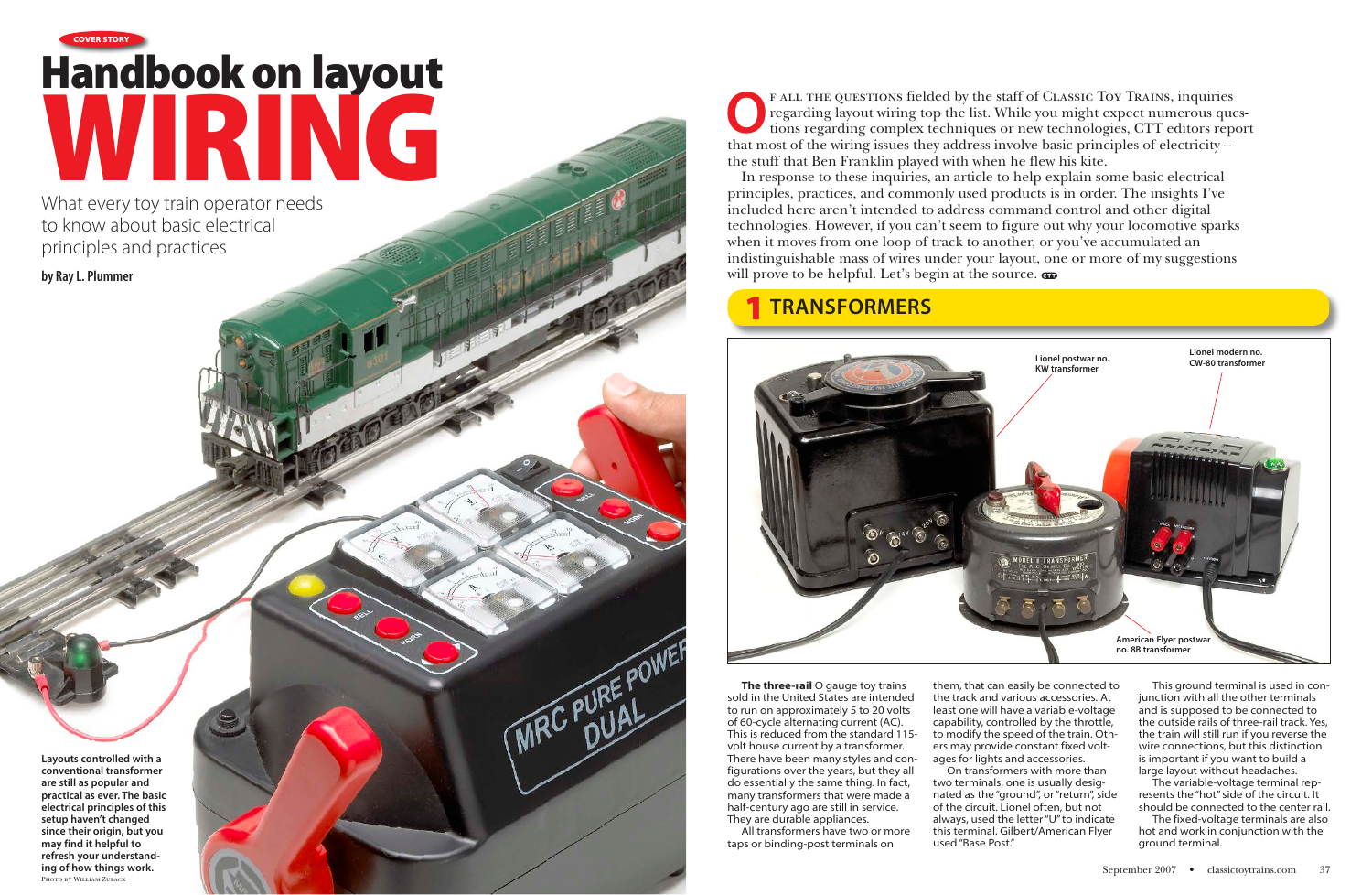**When using more** than one transformer on a layout, it's recommended that the ground terminals on all of them be connected for convenience and efficiency. Larger transformers – those with more than one throttle – are connected this way internally. This is known as a "common ground."

The common ground can make layout wiring easier and less expensive, because you'll need to string only one ground wire instead of two. Track, lights, and accessories all can use this common ground return.

It doesn't matter how many circuits share the same common ground, as all

of them route their way back to the power source without interfering with each other.

**When two or more** transformers are used on a layout, they must be in "phase" with each other. Newer power sources – those with the threepronged "grounded" or two-pronged "one way" plugs – are wired to be in phase by the manufacturer. However, older transformers – those with identical-size plug prongs – were not, so

they must be put into phase with each other or a short circuit will occur.

The process is really quite simple. First, wire all of the ground terminals together. If your transformer doesn't have a designated ground wire or terminal, pick one.

Next, turn the throttles up, and touch a wire from the hot variable-

voltage terminal on the first transformer to a similar terminal on the second. If the transformers are in phase, nothing will happen or you will see a tiny no-big-deal spark as the wire touches the terminal.

If you get a good spark, quite similar to a locomotive derailment spark, the line cord plug on one of the transformers must be reversed in the wall outlet. Test again to make sure there is no spark or, at most, a tiny spark.

Repeat this operation with all of the transformers until they are in phase with each other. It's a good idea to use an outlet strip with an on/off switch so each of the transformer cords can remain permanently plugged in the correct way.

**Bigger is indeed** better. Just as a large water pipe can handle more gallons per minute than a small one, heavy wire has greater current-carrying capacity than the thin stuff. Despite the temptation, this isn't the place to skimp on quality in deference to price.

The idea is to have wire with more current-carrying capacity than you'll need. Since some power is wasted by the resistance inherent in tinplate track, you don't want to lose any more through the wires leading up to it.

Whether you use solid or stranded wire is not as important as having a heavy enough gauge. Consider 12 or 14 gauge for bus wires (see no. 6 below). The minimum for track feeders is 16 or 18 gauge. For short runs to lamps and accessories, 20 gauge is adequate. Avoid anything smaller.

Purchase an array of different colored wires from a hardware store, auto parts store, or home center. Consistent color-coding of circuits makes troubleshooting and repair much easier. Pick a particular color for a certain application and stick with it.

The same theory holds for toggle switches –particularly those used in track circuits. Even though most trains

run on 20 volts at 2 or 3 amps, it's wise to buy heavy-duty toggles designed to carry household power loads of 115 volts at 10 or more amps. If you skimp here, underrated toggle switches can easily become overloaded, warped

from overheating, or pitted by excessive arcing. Install good toggle switches, and they'll still be working long after you've retired.

**Take a trip** through an electrical supply store and you will be confronted with a dizzying array of barrier strips, wire nuts, lugs, and fasteners that are intended to be clipped, crimped, twisted, screwed, snapped, or stuffed into place, with the purpose of making wiring jobs quick and easy. Some actually do accomplish that mission.

It depends on personal preference. While a couple of the CTT editors just love all of these plastic-and-metal connectors, I prefer making solder connections. They are permanent and impervious to oxidation. Learning how to solder has served me well over the years, and I highly recommend acquiring the skill. There is literally nothing among those quick and easy wiring aids that can't be duplicated or surpassed with a 100-watt soldering gun and a spool of rosin-core solder. I won't mention the difference in cost.



### 2 **USING A COMMON GROUND** 4 **WIRING**

### 3**PHASING TRANSFORMERS** 5 **MAKING CONNECTIONS**





**Hardware stores carry solid or stranded wire in a vast array of sizes and colors.**





**There are as many ways to connect wires as there are types of wires to connect.**